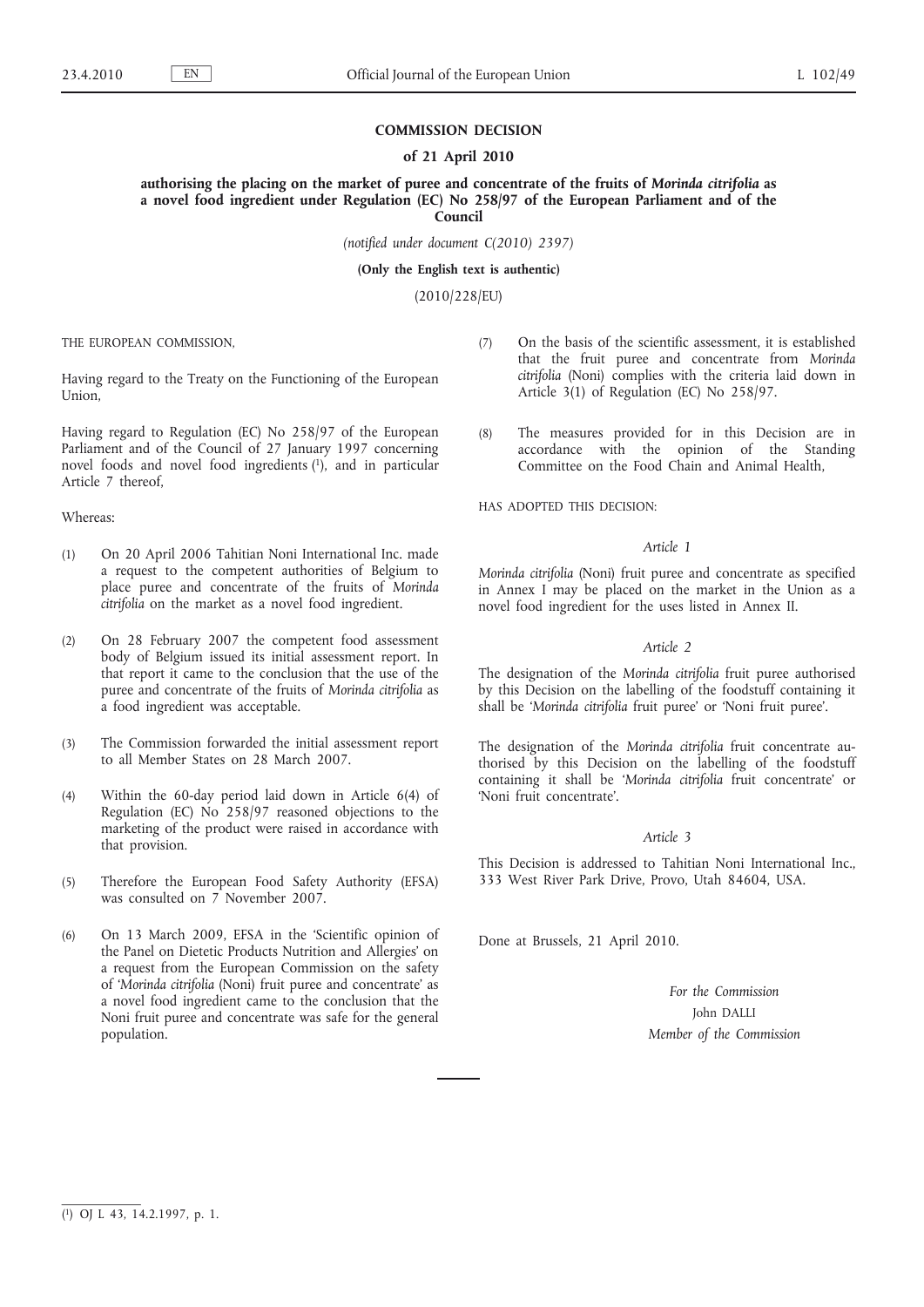## *ANNEX I*

#### **Specifications of** *Morinda citrifolia* **fruit puree and concentrate**

Description:

The fruits of *Morinda citrifolia* are harvested by hand. Seeds and skin are separated mechanically from the pureed fruits. After pasteurisation, the puree is packaged in aseptic containers and stored under cold conditions.

*Morinda citrifolia* concentrate is prepared from *M. citrifolia* puree by treatment with pectinolytic enzymes (50-60 °C for 1-2 h). Then the puree is heated to inactivate the pectinases and then immediately cooled. The juice is separated in a decanter centrifuge. Afterwards the juice is collected and pasteurised, prior to being concentrated in a vacuum evaporator from a brix of 6 to 8 to a brix of 49 to 51 in the final concentrate.

| Composition of Morinda citrifolia fruit puree and concentrate |                        |                             |  |
|---------------------------------------------------------------|------------------------|-----------------------------|--|
| Moisture                                                      | $89 - 93%$             | $48 - 53%$                  |  |
| Protein                                                       | $0.6 \frac{g}{100}$ g  | $3 - 3.5$ g/100 g           |  |
| Fat                                                           | $< 0.2$ g/100 g        | $< 0.04$ g/100 g            |  |
| Ash                                                           | $< 1$ g/100 g          | $4.5 - 5$ g/100 g           |  |
| Total carbohydrates                                           | $5 - 10$ g/100 g       | $37 - 45$ g/100 g           |  |
| Fructose                                                      | $0.5 - 2$ g/100 g      | $9 - 11$ g/100 g            |  |
| Glucose                                                       | $0.5 - 2$ g/100 g      | $9 - 11$ g/100 g            |  |
| Dietary fibre                                                 | $1,5 - 3$ g/100 g      | $1,5 - 5$ g/100 g           |  |
| 5,15-dimethylmorindol (*)                                     | $0,19 - 0,20 \mu g/mL$ | $0,11 - 0,77 \text{ µg/mL}$ |  |
| Lucidin (*)                                                   | Not detectable         | Not detectable              |  |
| Alizarin (*)                                                  | Not detectable         | Not detectable              |  |
| Rubiadin (*)                                                  | Not detectable         | Not detectable              |  |

(\*) By an HPLC-UV method developed and validated by the applicant for the analysis of anthraquinones in *Morinda citrifolia* puree and concentrate.

Limits of detection: 2,5 ng/mL (5,15 dimethylmorindol); 50,0 ng/mL (lucidin); 6,3 ng/mL (alizarin) and 62,5 ng/mL (rubiadin).